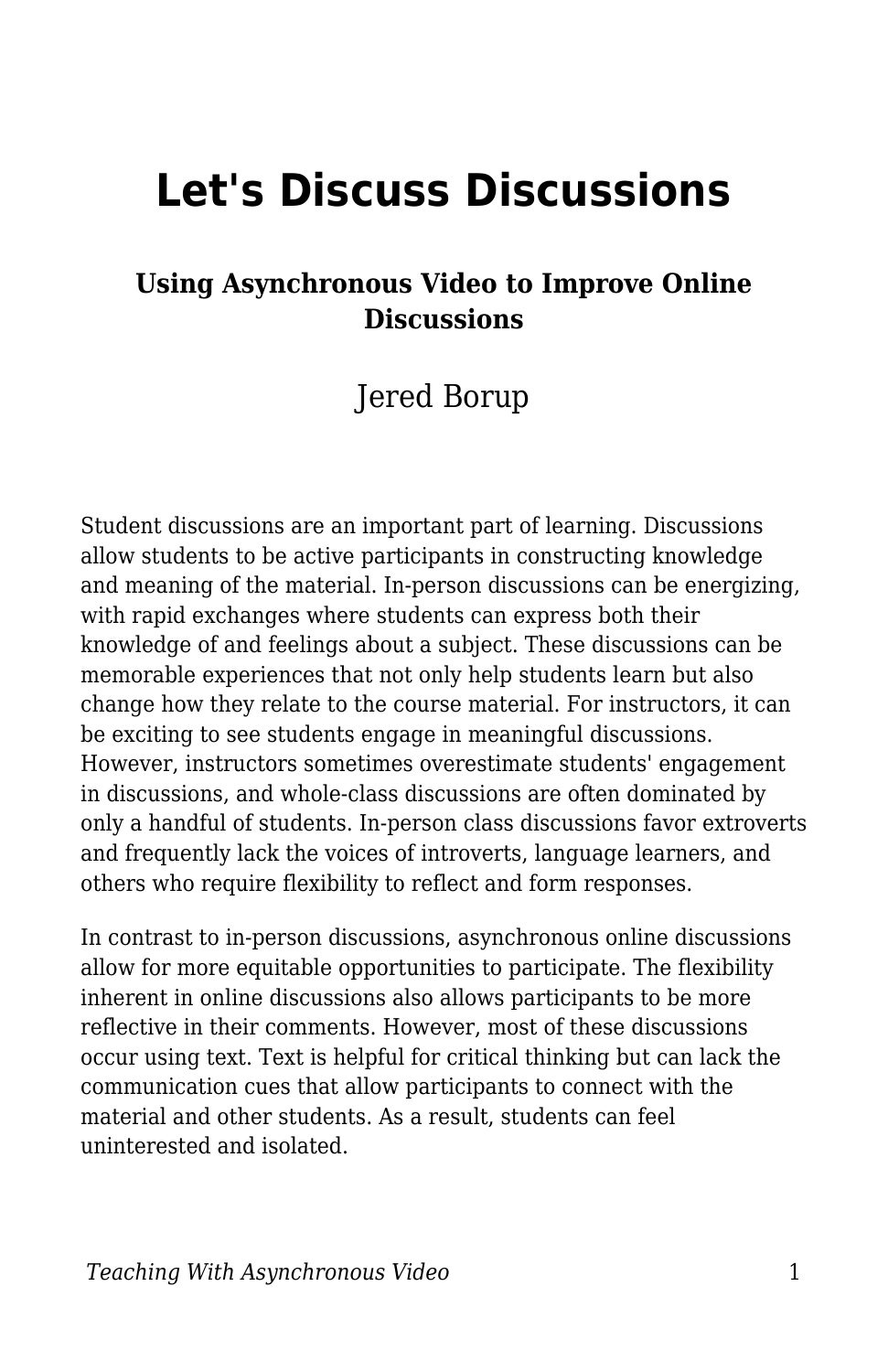## **Discussions Using Asynchronous Video**

In many ways asynchronous video communication can combine the best of in-person and text discussions. Similar to text-based communication, video messages are recorded and allow for high levels of flexibility and participation. Once video messages are shared, students can watch and/or respond to them immediately or when it is convenient. At the same time, they contain the fidelity and communication cues that help make in-person communication powerful.

Instructors should be aware, though, of video messaging's disadvantages. First, recording and posting messages can be uncomfortable for students initially. That said, in our research, students reported that the discomfort they felt tended to decrease significantly after just a few posts. $^{\text{Footho}1}$  Second, video messaging can be less convenient than text because you need to find a relatively quiet place to record videos and because skimming video is more difficult than skimming text. However, participants in our research tended to find that the benefits outweighed the potential drawbacks in most cases.

## **Using Asynchronous Video When It's the Best Option**

Not all online interactions should take place using asynchronous video. The questions below will help you to determine when to use video and when to use text.

If you answer "yes" to any of these questions, then the use of asynchronous *video* would be beneficial:

1. In part, are you assessing students' ability to speak or present on the topic?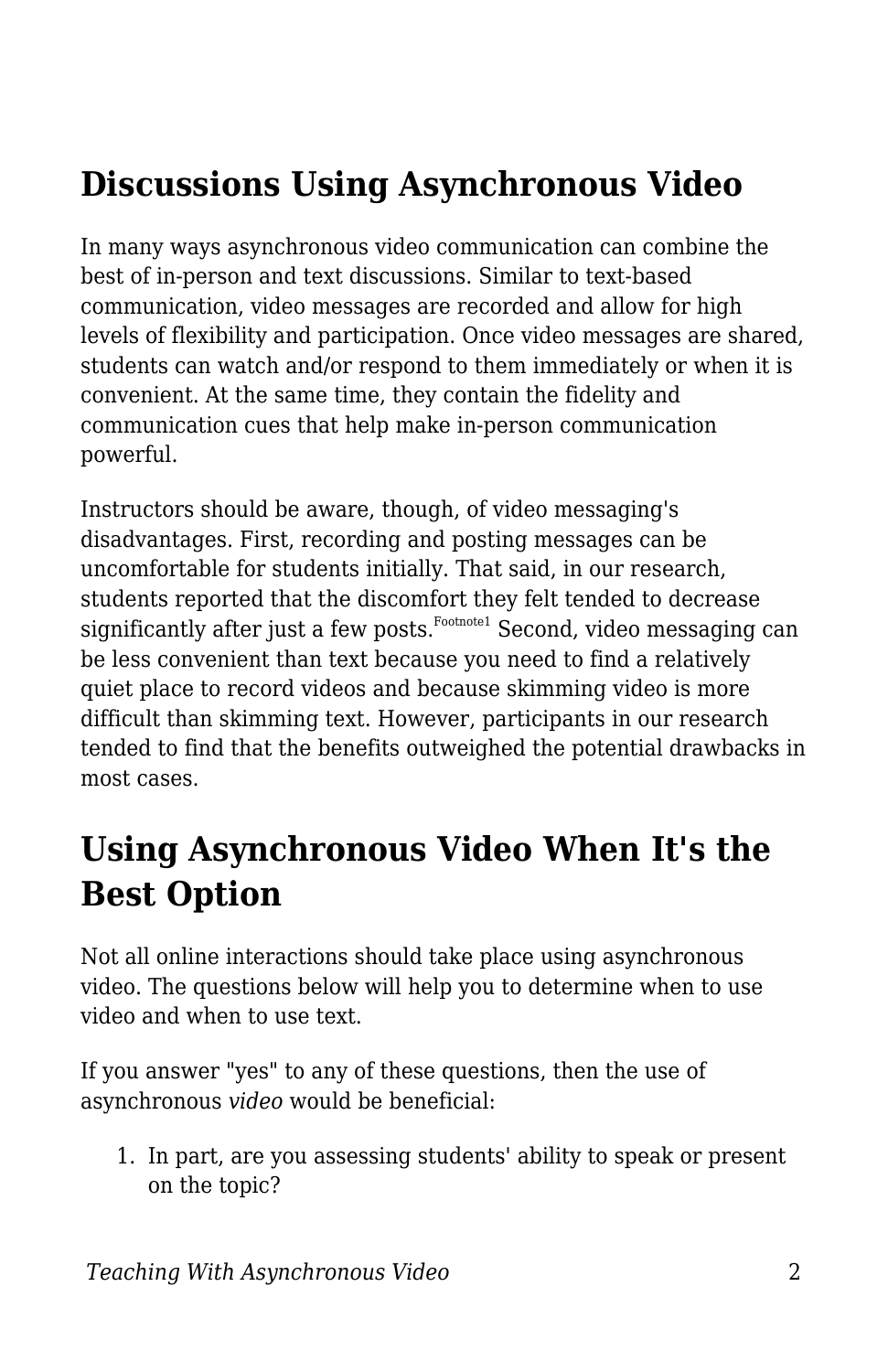- 2. Are you hoping that this discussion will help establish a sense of community?
- 3. Is it important for you to know how students feel about the topic?
- 4. Do some students in your course have difficulty communicating in text?

If you answer "yes" to any of these questions, then the use of asynchronous *text* would be beneficial:

- 1. In part, are you assessing students' ability to write on the topic?
- 2. Are you primarily assessing students' critical thinking on the topic?
- 3. Is a written record necessary for future review?
- 4. Do some students in your course have difficulty communicating using video or viewing/hearing video?

It's likely that you responded "yes" to questions in both lists. When that's the case, you may want to create activities that combine text with video comments or provide students the choice of which modality they use to comment.

## **Types of Activities**

In most cases, using a variety of discussion activities throughout a course is beneficial for students and instructors. Table 1 shows a partial list of asynchronous discussion activities.

#### **Table 1. Asynchronous discussion activities**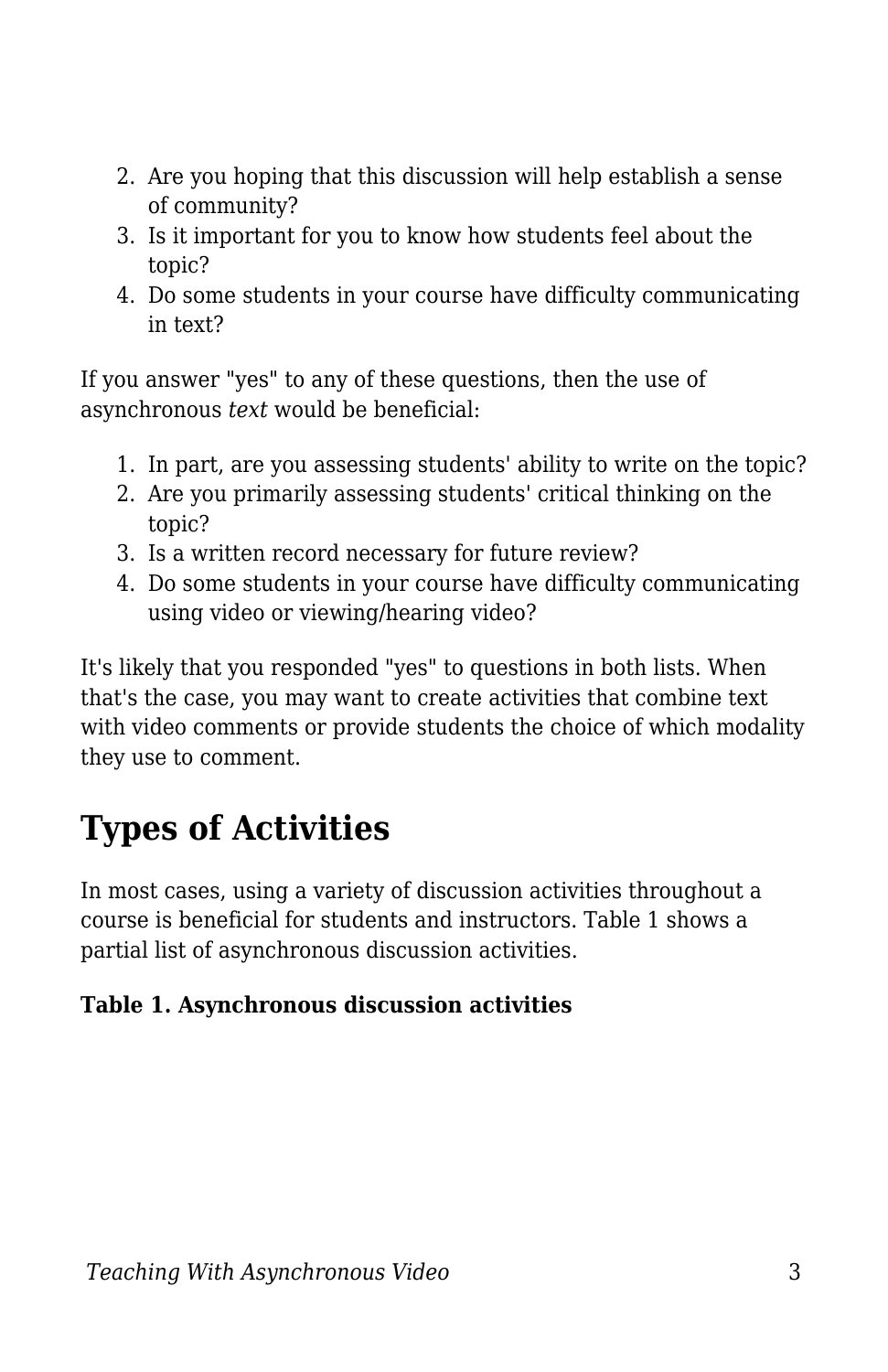| <b>Activity Type</b>              | <b>Description</b>                                                                                                                                                                                                                                                                                                                                                                                                                                                                                                                                                                                                                                      |
|-----------------------------------|---------------------------------------------------------------------------------------------------------------------------------------------------------------------------------------------------------------------------------------------------------------------------------------------------------------------------------------------------------------------------------------------------------------------------------------------------------------------------------------------------------------------------------------------------------------------------------------------------------------------------------------------------------|
| <b>Reflections</b><br>and Replies | A common activity in online courses is for students to read<br>and/or view material, reflect on it, and then share their<br>thoughts and related experiences. It's also common for<br>instructors to require students to reply to a certain number of<br>their peers' comments.                                                                                                                                                                                                                                                                                                                                                                         |
| Round-Robin<br>Reflections        | Similar to reflections and replies, in round-robin reflections, students<br>still read and/or view material, reflect on it, and then share their<br>thoughts and related experiences. In addition, students ask a related<br>question that they would like to know the answer to. The next person<br>to post to the group then answers the previous person's question,<br>shares their thoughts and related experiences, and asks a question.<br>This continues until everyone has posted. The instructor might then<br>choose to have the first person who posted return to and respond to<br>the last person's question.                              |
| Debates                           | In many subject areas, debates are a common in-person classroom<br>activity. With some preparation, these debates can also be done<br>online with even more reflection and participation than is possible in<br>person. Just as with in-person debates, the instructor should set the<br>ground rules for communicating respectfully. The instructor can<br>break down the online debate into the different phases and set<br>deadlines for each phase. For instance, one day can be designated<br>for opening statements. Other days could be designated for<br>rebuttals. Lastly, students end the debate with closing statements on<br>the last day. |
| Check-Ins and<br>Updates          | During longer projects or experiences such as practicums or<br>internships, having students post regular updates helps instructors<br>keep a pulse on students' progress. As a result, these updates hold<br>students accountable for their activities even in the absence of a<br>hard deadline. These check-ins also give students an opportunity to<br>ask for assistance. Making these posts using video can help students<br>maintain a sense of community.                                                                                                                                                                                        |
| Jigsaws                           | In a jigsaw activity, students are placed in a discussion group of<br>about three to six students. Each student is tasked with learning a<br>different aspect of the topic. As a result, in preparation for the<br>discussion activity, each student is focusing on and exploring<br>different materials. Each student then shares their learning with the<br>rest of the group. This allows students to teach one another so that<br>together everyone is able to form a full picture of the topic.                                                                                                                                                    |
| Peer Reviews                      | Instructors can use asynchronous video to provide<br>feedback. Similarly, students can use video comments to provide<br>their peers with feedback on projects. Students can share links to<br>their project with a video comment describing their work. Students<br>can then review the projects and provide feedback using either<br>webcam or screencast recordings.                                                                                                                                                                                                                                                                                  |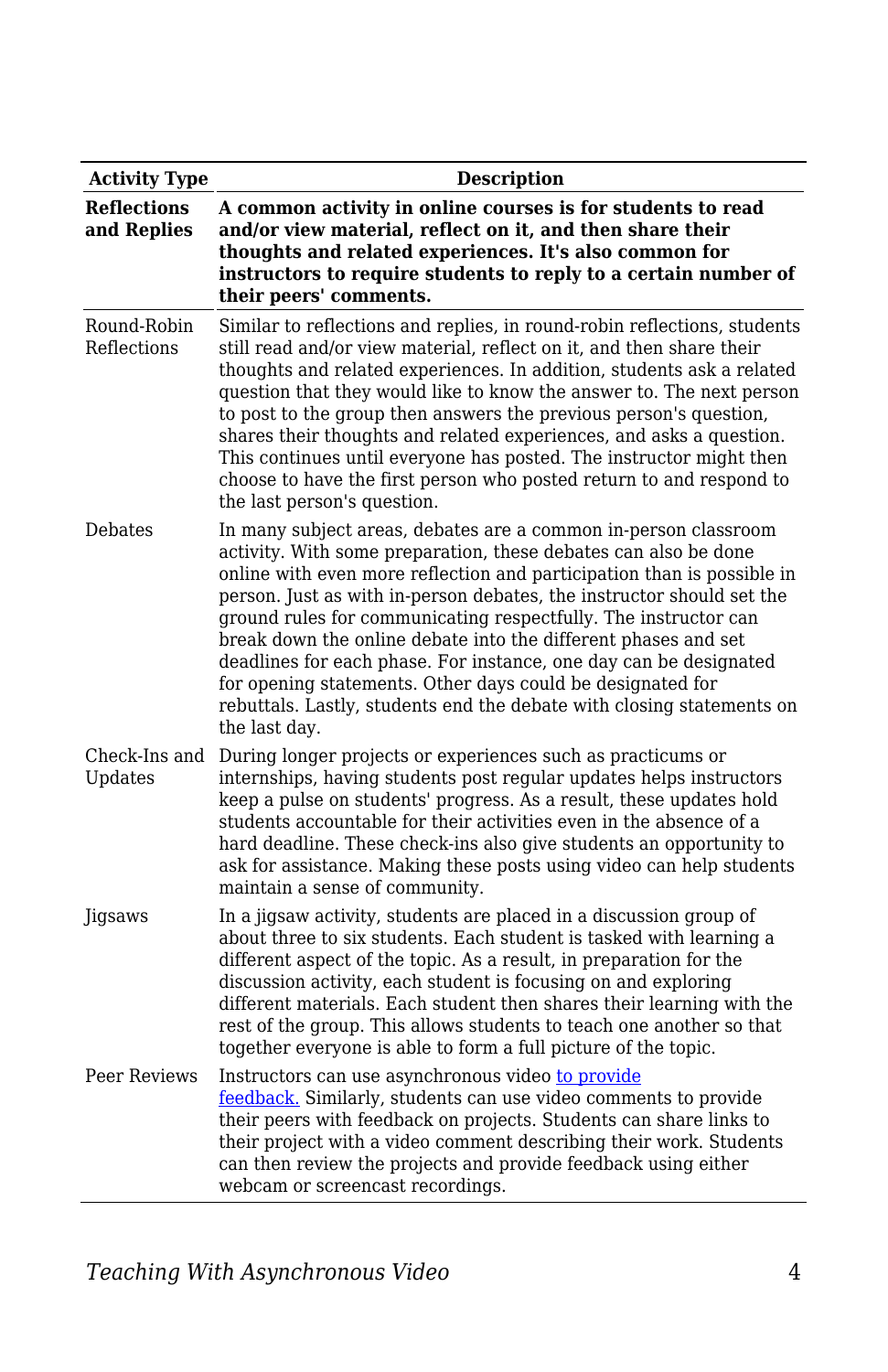### **Focus on the Prompt**

If a discussion you design for an in-person class flops, you can quickly adjust the activity on the fly. Although the same can be true for an online activity, making those changes mid-stream can be more difficult than in an in-person setting. As a result, instructors need to think more carefully about online discussion prompts. Although one can never be sure if a new discussion prompt will result in the desired learning outcomes, the guidelines below can help increase the likelihood of success. Many of these guidelines and the table 2 below are drawn from ["Generating and Facilitating Engaging and Effective](https://drive.google.com/file/d/1w3OIJtupSIHcCMozTZxkj05LcWWo4Zn0/view) [Online Discussions"](https://drive.google.com/file/d/1w3OIJtupSIHcCMozTZxkj05LcWWo4Zn0/view) (it's worth a read if you have time).

- **Prompts should be open-ended** and allow for multiple correct responses. Good discussion-board prompts also measure higher-order thinking skills. In many ways it's easier to write good discussion prompts that require divergent and evaluative thinking than it is to write good prompts that only require convergent thinking because you don't want the students to arrive at the same conclusion too quickly. See table 2 for examples.
- **Have students discuss in small groups** (four to eight students) rather than whole-class discussions.
- **Set clear expectations** on the length and number of posts that are required.
- **Provide incentives for participation.** Points should typically be given for participation. However, how those points are awarded can vary. At times you will want to use a rubric, which will allow you to assess the quality of comments. However, simply awarding points for participating is sufficient in some cases.

#### **Table 2. Writing Good Discussion Questions ([University of](https://tep.uoregon.edu/) [Oregon Teaching Effectiveness Program,](https://tep.uoregon.edu/) licensed under Creative Commons BY-NC-SA)**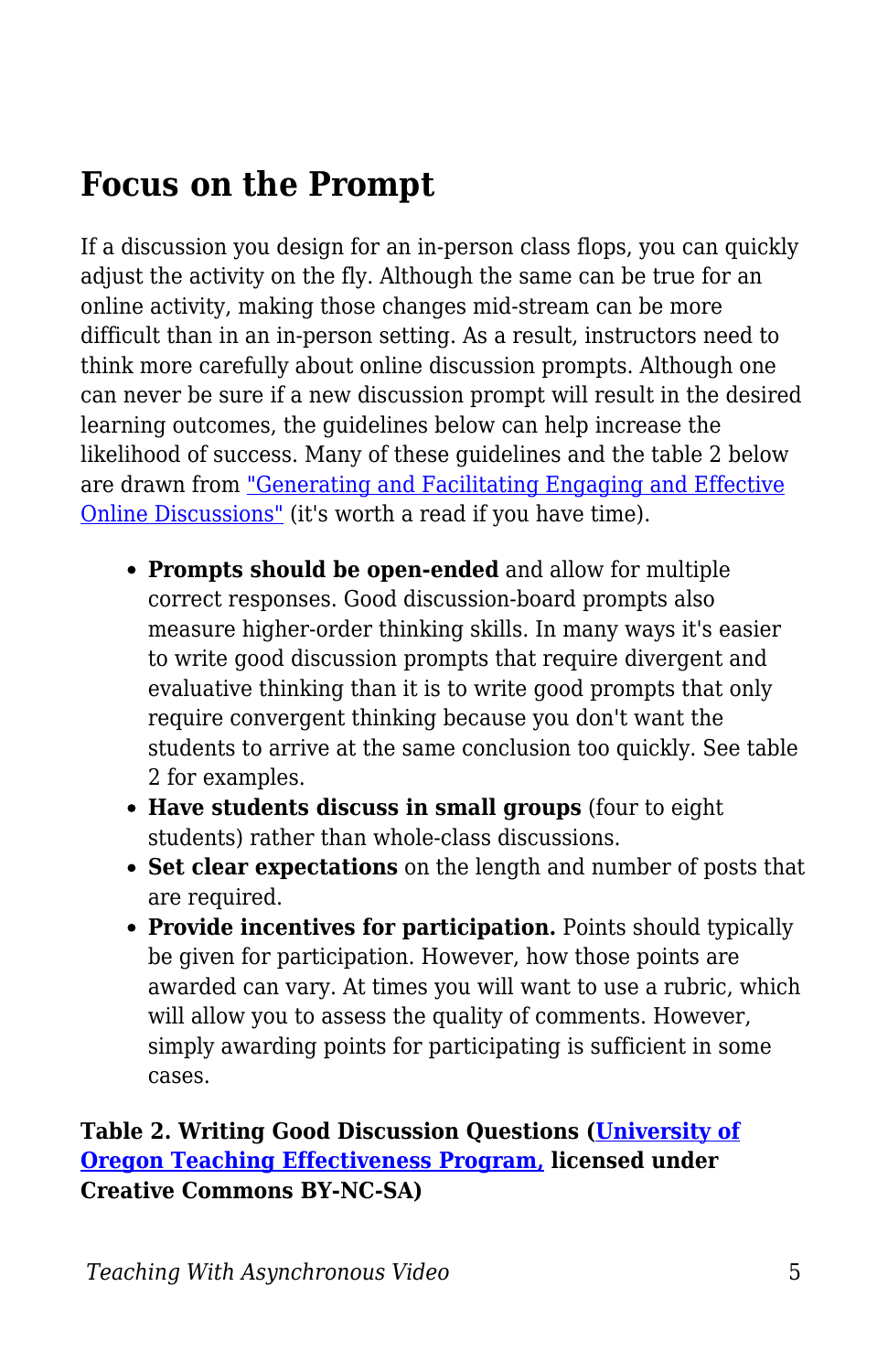**As you prepare questions for a discussion, think about what is most important that students know and understand about the topic (the article you asked them to read, the last lecture on the topic, the chapter in the book, etc.). Shape your questions with that goal in mind. Avoid questions that prompt a yes or no answer. If you get that kind of answer, ask the student to go further and justify their response. Ask them to refer to the reading they were to do for support for their statements, ideas and opinions.**

| Convergent<br><b>Thinking</b>                                                                                                                                                                                                                                 | <b>Divergent Thinking</b>                                                                                                                                                                                                                          | <b>Evaluative</b><br>Thinking                                                                                                                                                                                                                                                                            |
|---------------------------------------------------------------------------------------------------------------------------------------------------------------------------------------------------------------------------------------------------------------|----------------------------------------------------------------------------------------------------------------------------------------------------------------------------------------------------------------------------------------------------|----------------------------------------------------------------------------------------------------------------------------------------------------------------------------------------------------------------------------------------------------------------------------------------------------------|
| Usually begin with:<br>$\bullet$ Why<br>$\bullet$ How<br>• In what ways                                                                                                                                                                                       | Usually begin with:<br>$\cdot$ Imagine<br>• Suppose<br>• Predict<br>$\bullet$ If, then<br>• How might<br>• Can you create<br>• What are some possible<br>consequences                                                                              | Usually begin with<br>these words or<br>phrases:<br>• Defend<br>$\cdot$ Judge<br>$\bullet$ Justify<br>• What do you think<br>about<br>• What is your<br>opinion about                                                                                                                                    |
| Examples:<br>• How does gravity<br>differ from<br>electrostatic<br>attraction?<br>$\bullet$ How was the<br>invasion of Grenada a<br>modern-day example<br>of the Monroe<br>Doctrine in action?<br>• Why was Richard III today?<br>considered an evil<br>king? | Examples:<br>• Suppose that Caesar<br>never returned to Rome<br>from Gaul. Would the<br>Empire have existed?<br>• What predictions can<br>you make regarding the<br>voting process in Florida?<br>• How might life in the<br>year 2100 differ from | Examples:<br>• What do you think<br>are the advantages<br>of solar power over<br>coal-fired electric<br>plants?<br>$\bullet$ Is it fair that Title<br>IX requires colleges<br>to fund sports for<br>women as well as for<br>men?<br>• How do you feel<br>about raising the<br>driving age to 18?<br>Why? |

**Here are some question types that stimulate different kinds of thinking:**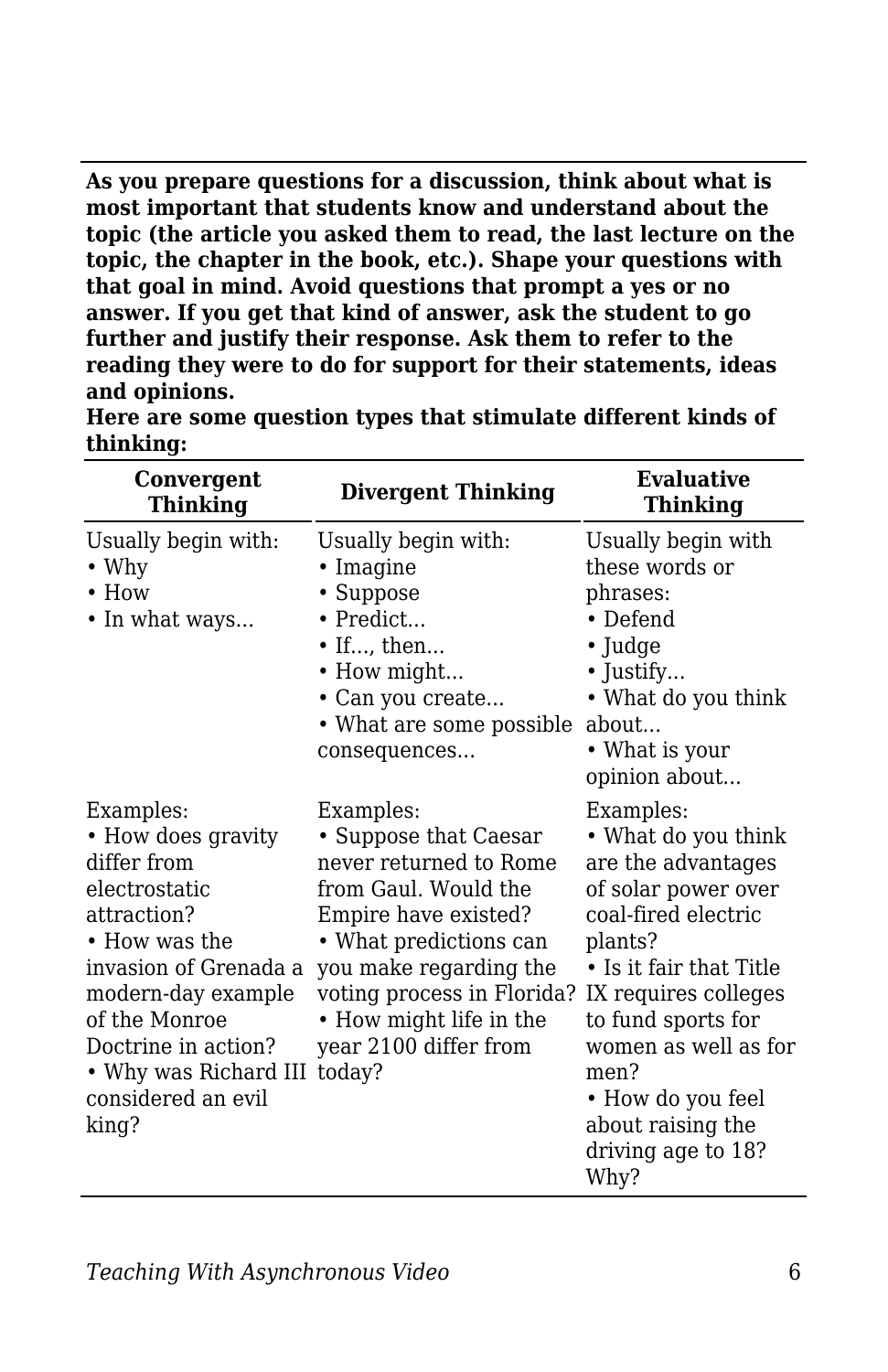## **Facilitating the Discussions**

Something of a Goldilocks principle is at play in how much the instructor should participate in an online discussion. An instructor who participates too much can actually shut down the discussion by making the activity instructor-centered and not student-centered. However, students also require the instructor's content and pedagogical expertise. Instructor comments can motivate students to increase the quantity and quality of their comments. As a result, if the instructor participates too little, then students may not gain much from the discussion.

Cranney et al. conducted an interesting study examining this phenomenon by correlating student grades on discussion-based activities with the instructor's participation in those discussions.Footnote2 Specifically, two figures from their study help tell the story. Figure 1 shows a strong correlation between the amount of time that instructors spent in the online course discussion and students' grades on the discussion. However, as shown in figure 2, only a weak correlation emerged between the number of instructor posts to the discussion and student grades on the discussion activity. This indicates that it's important that instructors spend time monitoring student discussions, but they should focus more on the quality of their posts rather than on posting a lot of comments.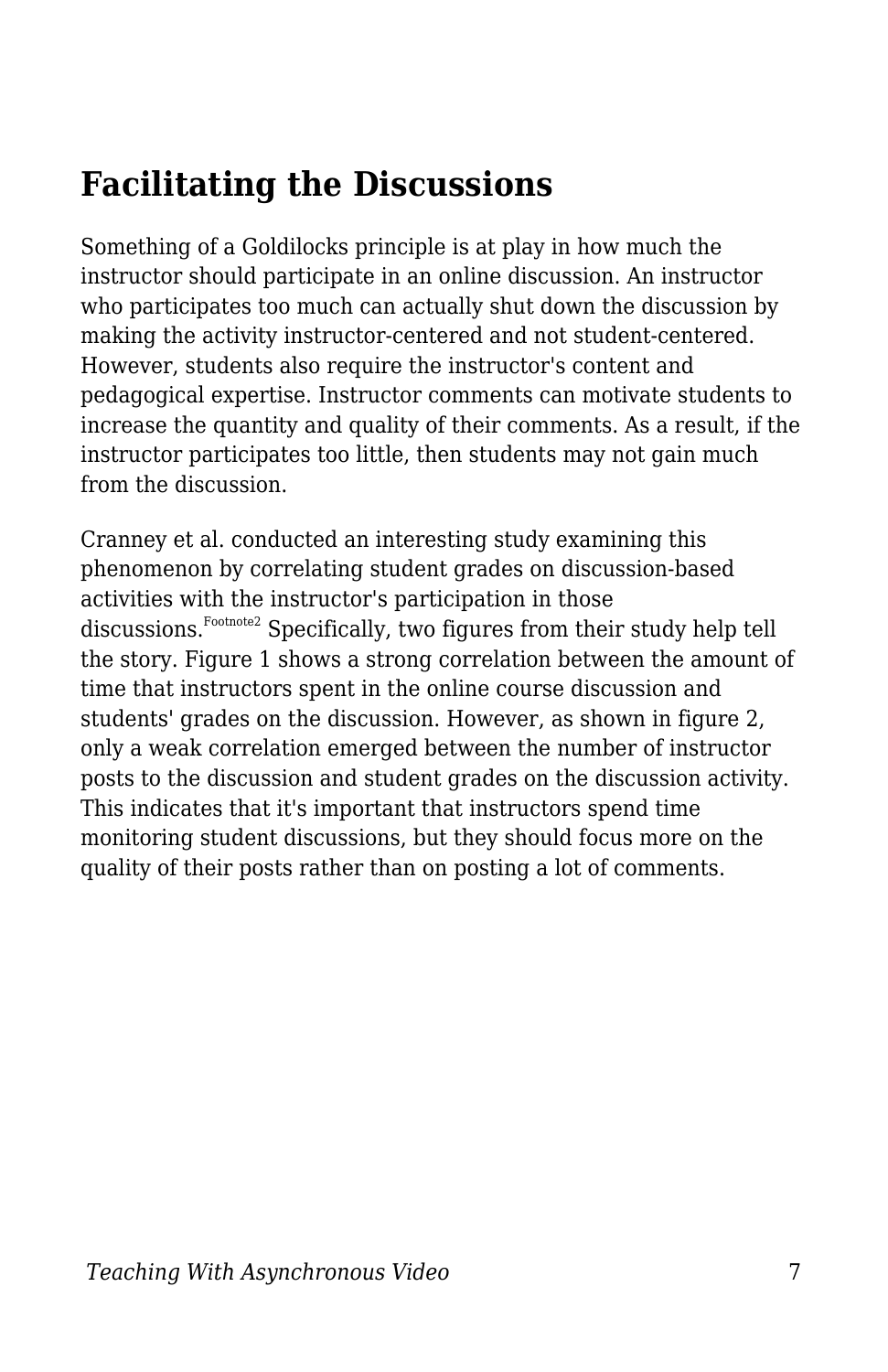

**Figure 1. Amount of instructor time spent in online course in relation to students' overall discussion grade**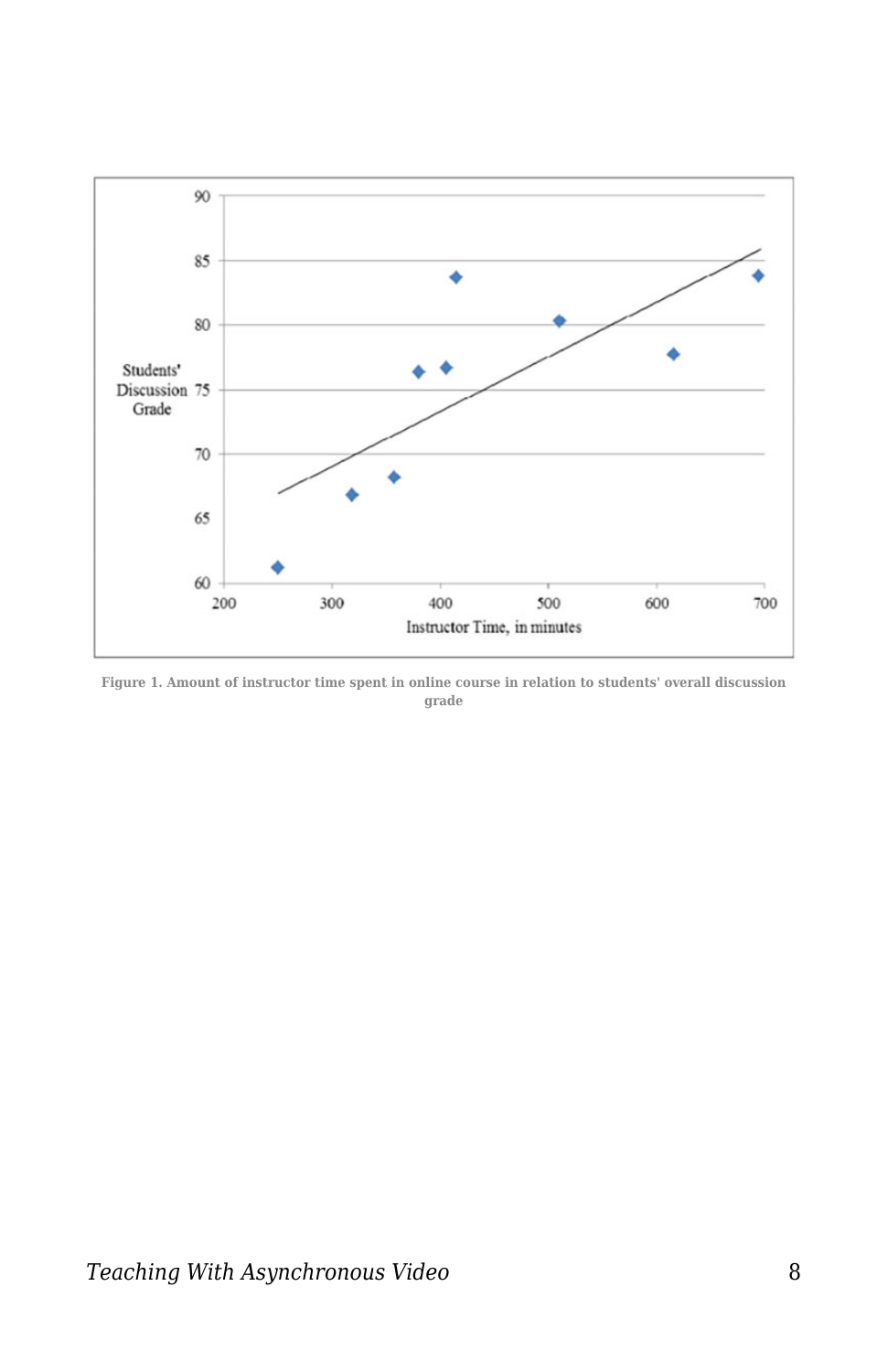

**Figure 2. Number of instructor posts in the online discussion forum in relation to students' overall discussion grade**

When instructors make comments they are actually fulfilling three important roles: policing, judging, and mentoring. This short video below explains each of these roles.

If you have just a few minutes, Cheryl Hayek has one of the [best and](https://www.facultyfocus.com/articles/online-education/how-many-faculty-discussion-posts-each-week-a-simply-delicious-answer/) [most memorable answers](https://www.facultyfocus.com/articles/online-education/how-many-faculty-discussion-posts-each-week-a-simply-delicious-answer/) to the question, "How many posts should the instructor make?"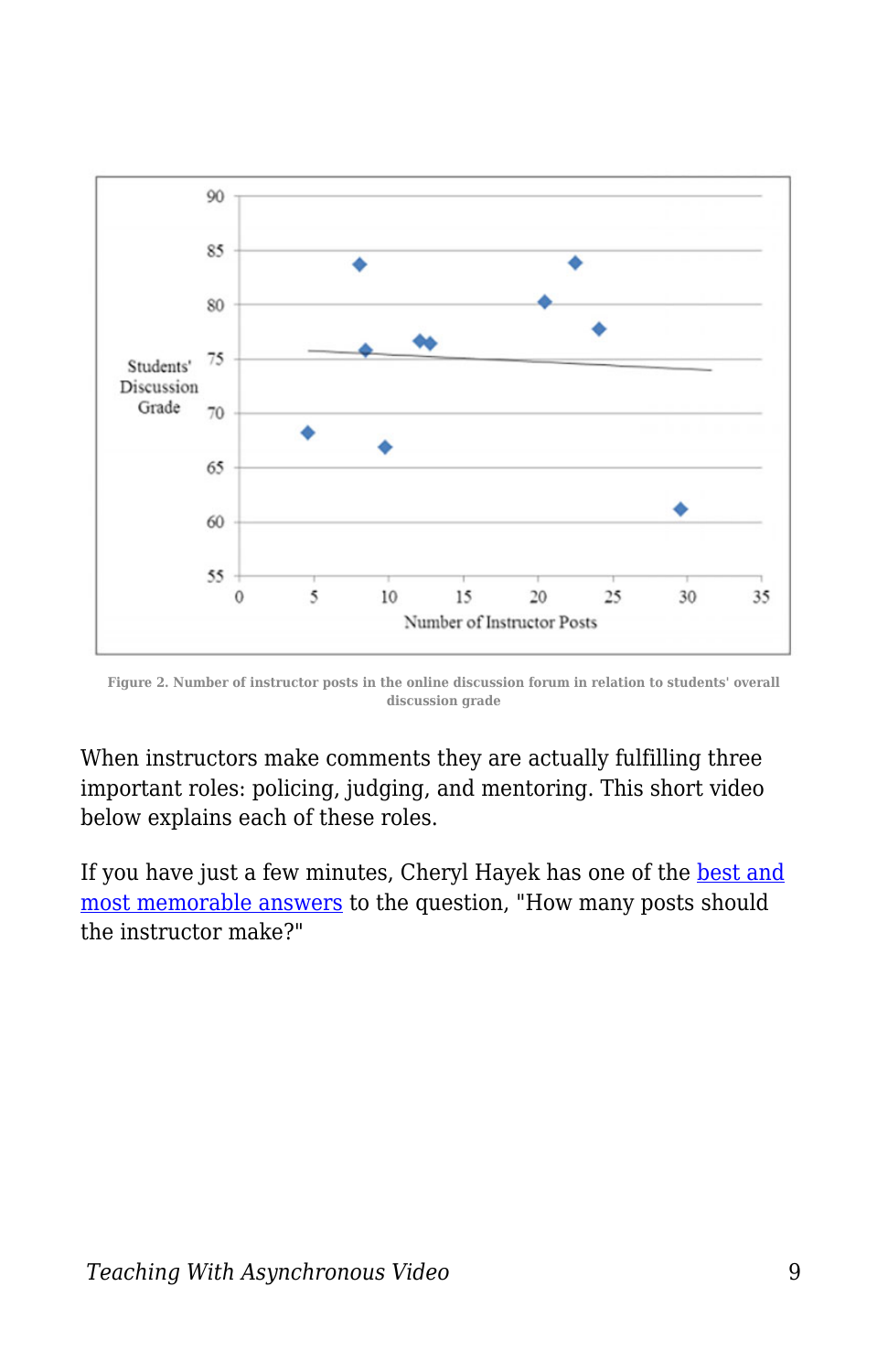

[Watch on YouTube https://edtechbooks.org/-YftM](https://www.youtube.com/embed/JSBrxMVdpA4?autoplay=1&rel=0&showinfo=0&modestbranding=1)

Managing Your Discussion Board

## **Conclusion**

Discussions are critical in helping students construct understanding. Text-based discussions can help students reflect and think critically but can lack the human touch and emotion that add meaning and interest to what's being discussed. By engaging in discussions using video recordings, students can communicate more personably while still maintaining time to reflect between exchanges. However, asynchronous video discussions still require a quality prompt and instructor facilitation.

## **Acknowledgment**

This chapter was written with the support of EdConnect and previously published at [https://edtechbooks.org/-BEc](https://er.educause.edu/blogs/2021/2/lets-discuss-discussions-using-asynchronous-video-to-improve-online-discussions)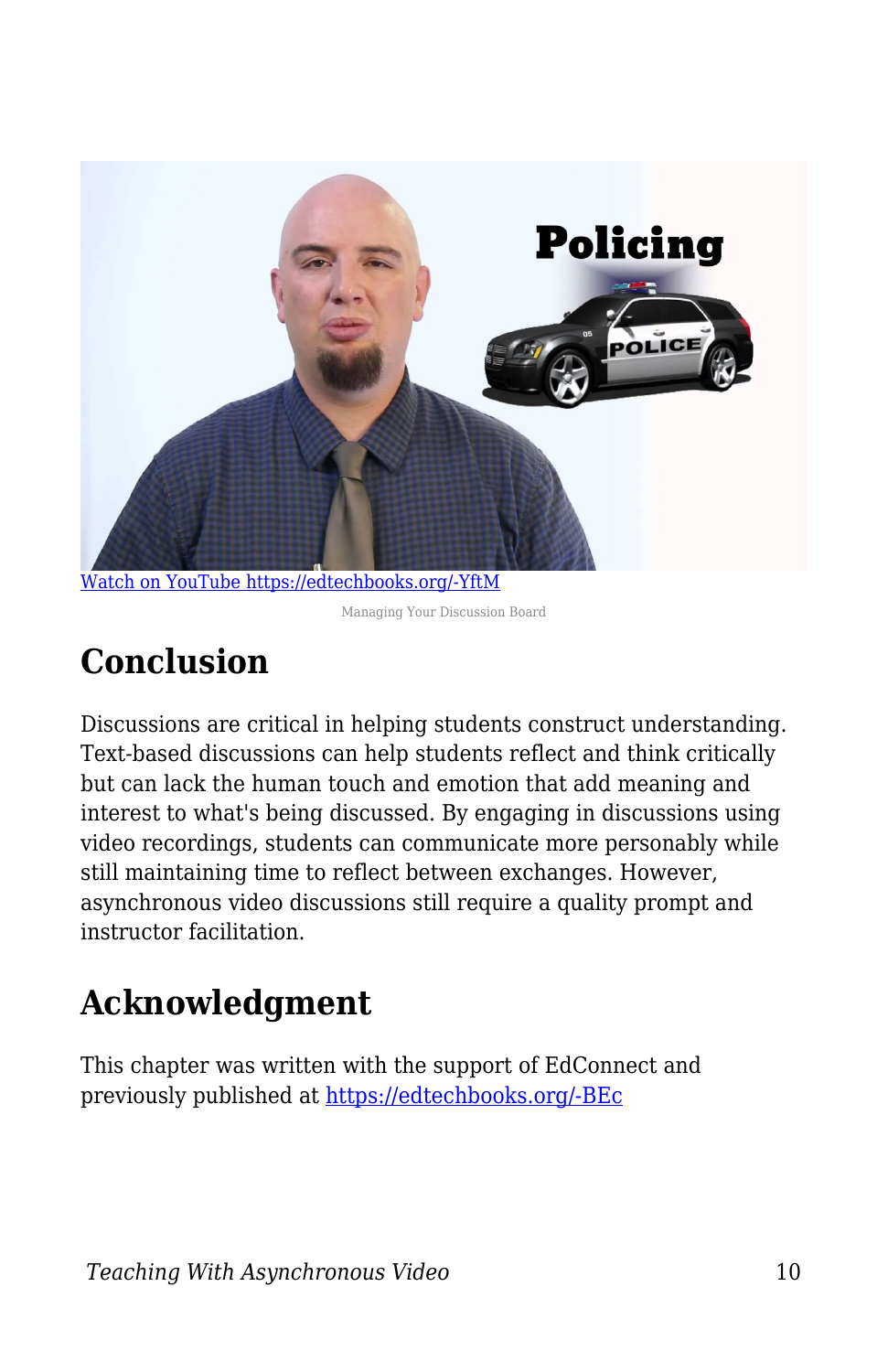### **Notes**

- 1. Jered Borup, Richard E. West, and Charles R. Graham, ["Improving Online Social Presence through](https://drive.google.com/file/d/1hsGAvjsZdjiWHpb_zBZZFEMWBM9eusqU/view) [Asynchronous Video,"](https://drive.google.com/file/d/1hsGAvjsZdjiWHpb_zBZZFEMWBM9eusqU/view) *The Internet and Higher Education* 15, no. 3 (2012).
- 2. Michelle Cranney, Lisa Wallace, Jeffrey L. Alexander, and Laura Alfano, ["Instructor's Discussion Forum Effort: Is It Worth](http://jolt.merlot.org/vol7no3/cranney_0911.pdf) [It?"](http://jolt.merlot.org/vol7no3/cranney_0911.pdf) *MERLOT Journal of Online Learning and Teaching* 7, no. 3 (September 2011).